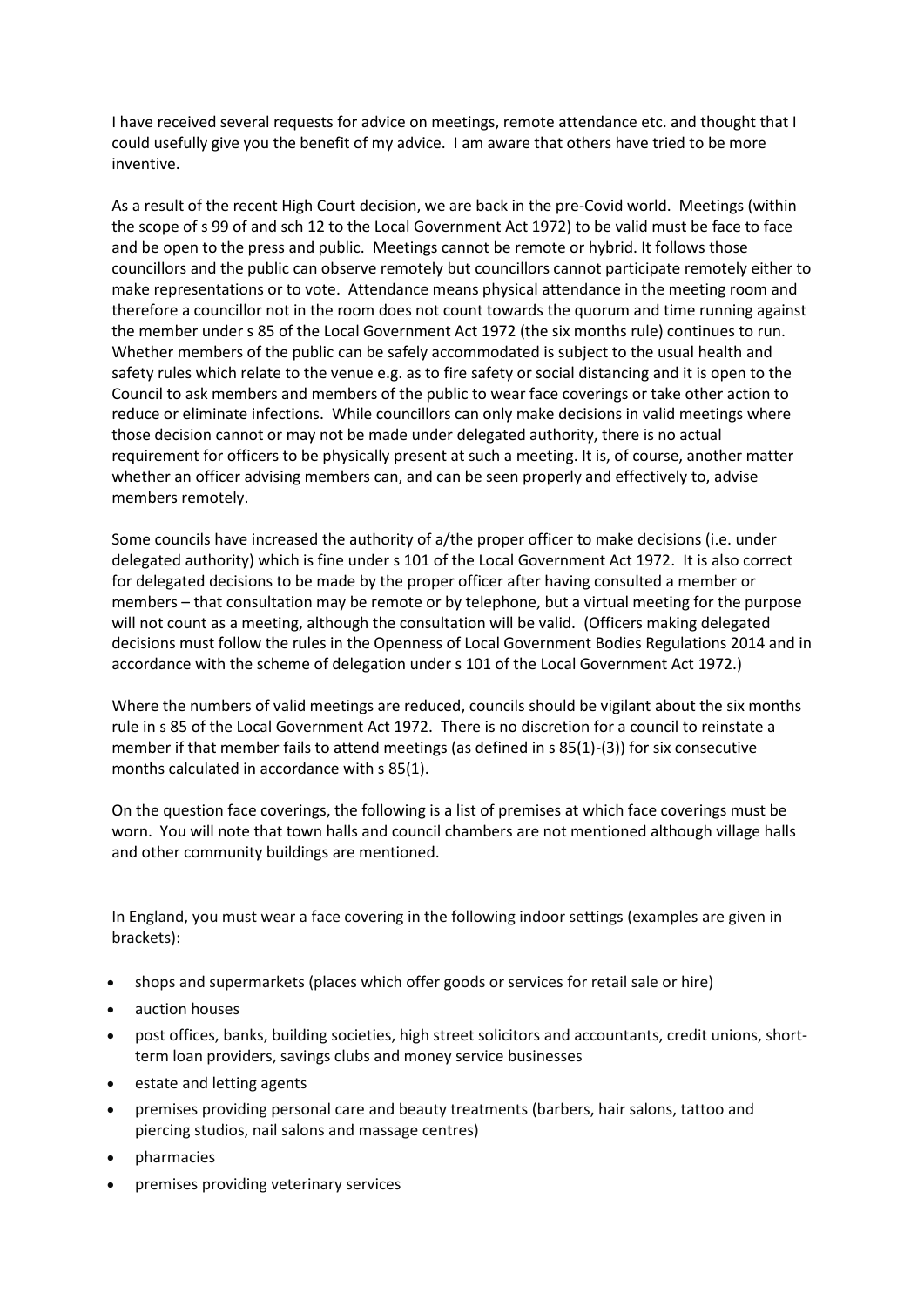- retail galleries
- retail travel agents
- public facing funeral offices
- takeaways without space for consumption of food or drink on premises
- shopping centres (malls and indoor markets)
- community centres (including village halls), youth centres, members clubs and social clubs
- libraries and public reading rooms
- polling stations and premises used for the counting of votes
- places of worship
- crematoria and burial ground chapels
- visitor attractions and entertainment venues (museums, galleries, cinemas, indoor theatres, concert halls, cultural and heritage sites, indoor areas at aquariums, zoos and visitor farms, bingo halls, amusement arcades, adventure activity centres, indoor sports stadiums, funfairs, indoor theme parks, casinos, skating rinks, bowling alleys, indoor play areas including soft-play areas)
- public areas in hotels and hostels
- indoor areas of open-air sports stadiums
- public transport (aeroplanes, trains, trams, buses, coaches and ferries), taxis and private hire vehicles
- cars or small vans during any professionally delivered driving lesson, during any driving test, and during any practical test to qualify as an approved driving instructor
- heavy goods vehicle (HGVs) during any driving lesson and during any driving test
- driving theory test centres
- transport hubs (airports, rail and tram stations and terminals, maritime ports and terminals, bus and coach stations and terminals)
- motorway service areas

Staff within these settings, except some transport workers (see the 'Face coverings at work' section below), and those working in premises providing legal or financial services are required to wear face coverings when they are in a part that is open to the public and when they are likely to come into close contact with members of the public, such as on a shop floor. Staff may also wear face coverings when working in settings where face coverings are not required, and businesses are encouraged to support them in doing so.

You are required to wear a face covering on entering any of these settings and must keep it on until you leave unless you are exempt or have a reasonable excuse for removing it. Examples of what would usually be a reasonable excuse are listed in the 'If you are not able to wear a face covering' section below.

You should continue to wear a face covering in other indoor places, especially those that are crowded and enclosed and where you may come into contact with people you do not normally meet.

Face coverings are not legally required in hospitality settings given that they cannot be worn while eating and drinking. They are also not legally required in exercise facilities including gyms, dance studios, swimming pools or leisure centres (see the 'When you do not need to wear a face covering' section below).